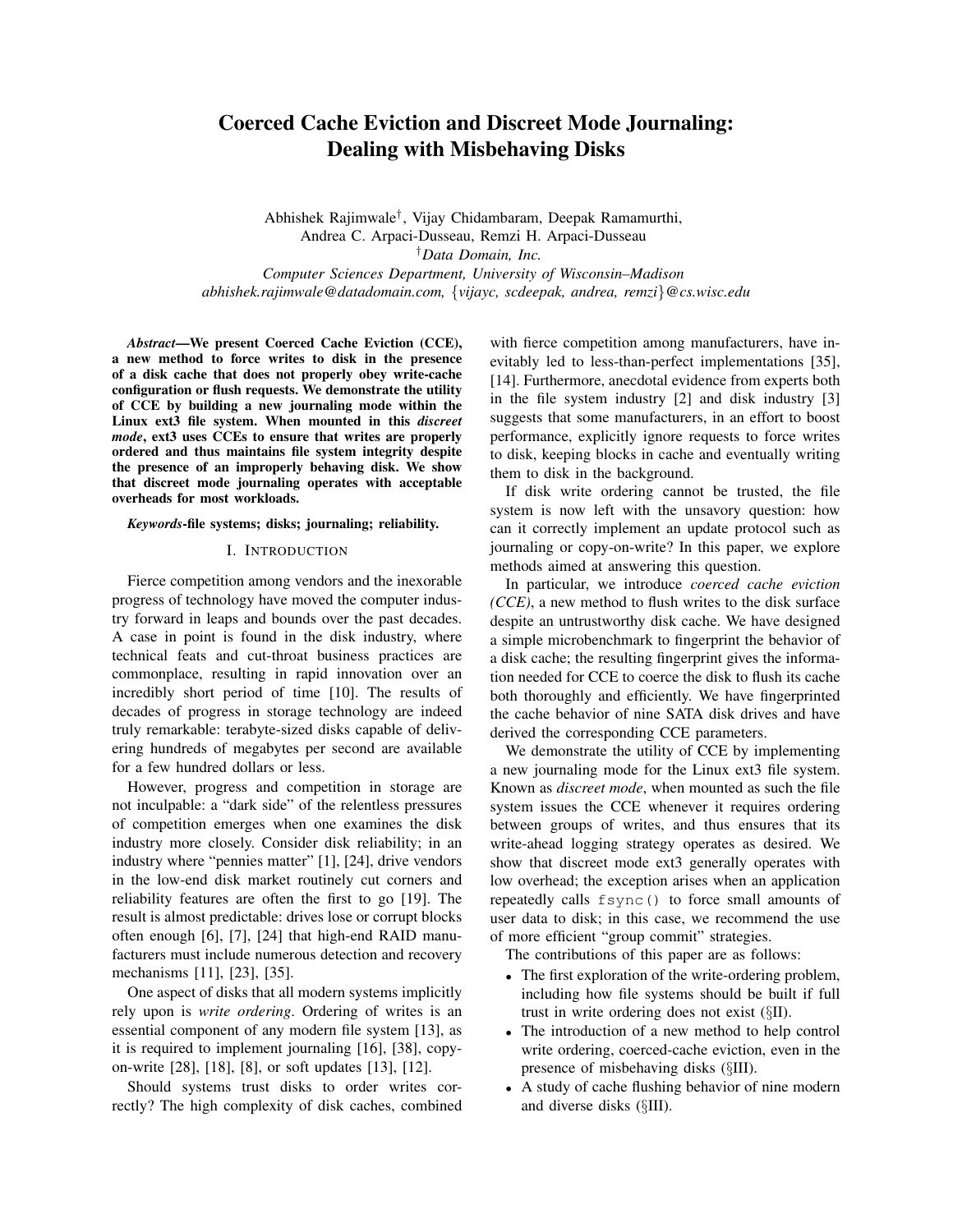- The development of a new journaling mode, discreet journaling, which uses the CCE primitive to ensure the correct update sequence despite disk misbehavior (§IV).
- A detailed study of the performance of discreet journaling, showing it adds low overheads for most workloads (§V).

We then conclude the paper in §VI.

# II. MOTIVATION

In this section, we discuss the problem that some commercial hard drives do not fully conform to the interface specification. We first describe what clients demand of disks, how disks meet the performance demands, and why those performance demands naturally lead to disks that may not properly order writes.

#### *A. What Do Clients Want From Disks?*

An ideal disk tries to deliver two opposing demands from clients such as file systems and databases. The first demand is for *durability*: the ability to make information persistent. The second is for *high performance*: making disk operations complete as quickly as possible. Unfortunately, these demands are often at odds.

Durability begins when a block is written to disk; the client, of course, expects to be able to later read back the written data even after a power loss. Hence, the primary usage of disks are for the long-term storage of information. Related to durability is the notion of *write ordering*; methods for updating disks consistently despite the presence of crashes (*e.g.*, journaling [16], copy-on-write  $[8]$ ,  $[18]$ ,  $[28]$ , and soft updates  $[13]$ ) require that some writes be made durable before others.

Performance expectations from disk drives begin with the client's desire to have operations complete quickly. The largest burden for performance is due to the intrinsic nature of storage based on rotating media: it is simply quite expensive to read or write data from the disk's surface. Thus, given the slow nature of the magnetic drive, how can the drive improve performance while maintaining durability and write ordering?

#### *B. How Do Disks Improve Performance?*

To meet performance demands, disk vendors have developed a variety of techniques over the years. Modern drives allow clients to submit multiple requests at a time, giving the drive the ability to use low-level internal knowledge of layout and positioning to schedule requests in a more optimal manner [20], [33]. The industry has also worked to slowly reduce positioning and seek times, and for high-end disks, positioning takes just a few milliseconds.

The most effective method for a drive to appear fast is not to access the media at all; this is accomplished



Figure 1. Disk performance with and without write caching. *The graph shows the average times in milliseconds taken by the disk for different sized blocks. The top line shows the times taken when the drive cache was turned off and the bottom line shows the times taken when the drive cache was turned on. Tests performed on a HDS7280S 80GB SATA drive.*

via the drive cache. For reads, drive caches are helpful as the drive can aggressively prefetch an entire track (or more) in anticipation of future requests.

Drive caches can also greatly improve performance for writes, as a drive can immediately acknowledge the write's completion. To illustrate these benefits Figure 1 compares the average latency of write requests when caching is enabled versus disabled. For this Hitachi drive, the average write time of both random and sequential requests is significantly longer when write caching is disabled.

Unfortunately, write caching leads to well-known problems with durability and write ordering. First, immediate durability is no longer guaranteed because the disk could fail after it has reported that the write completed, but before the write reached the actual media. As a result, the write is lost.

Second, and more importantly, with write caching, control over ordering is lost. When the drive later destages the cached blocks to the disk media, it may reorder writes to minimize disk arm movement. Thus, the ordering desired by the client is lost.

# *C. How To Control Ordering Despite Caching?*

We are left with a problem: how can a client, such as a file system, control disk write ordering despite the presence of a write cache? One common approach is to disable write-back caching. When a write completes, the file system is guaranteed that the contents of that write have been permanently written to the disk media. Ordering is thus achieved by issuing a write, waiting for its completion, and then issuing the subsequent write.

An alternate approach is to enable the write cache, but allow clients such as file systems to explicitly flush the contents of the cache to disk when ordering is required. For example, the SATA interface specification [37] contains the "flush cache" command.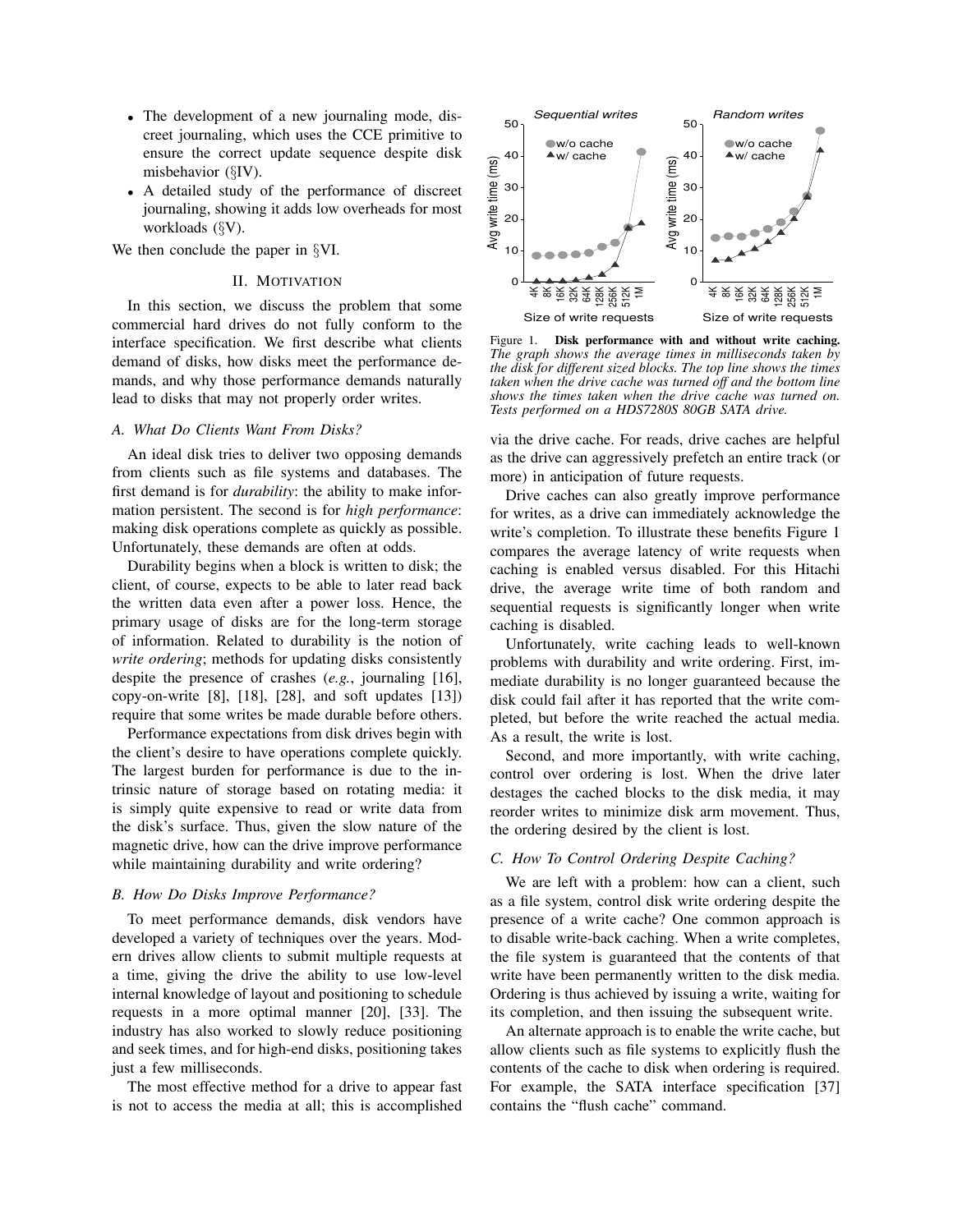# *D. How Do Misordered Writes Occur?*

The increasing complexity of disk caches and the demanding development schedules of competitive disk manufactures have led to many bugs in the disk cache software layer. These bugs have been reported in a number of industry papers [14], [35], [39].

More insidiously, the performance benefits of write caching are so high that apparently some manufacturers have decided that write-back caching should be enabled at all times, despite the entreaties of the file system above. Although it is challenging to provide "hard" evidence of this problem, information found in man pages and user discussions on public forums suggests that certain commodity disk drives do ignore flush requests [25], [26], [27]. Evidence from experts within the industry hints at such issues [2], [3]; even the fcntl manual page for Mac OSX includes the following interesting tidbit:

*F FULLFSYNC: Does the same thing as fsync(2) then asks the drive to flush all buffered data to the permanent storage device (arg is ignored). This is currently implemented on HFS, MS-DOS (FAT), and Universal Disk Format (UDF) file systems. ... Certain FireWire drives have also been known to ignore the request to flush their buffered data.*

Simply put, sometimes disks make mistakes (and thus accidentally forget to write a block to disk). Worse, sometimes disks ignore all flush requests and write the block to disk, but long after acknowledging said write.

#### *E. Are Misbehaving Disks Malicious?*

Our model of a misbehaving disk assumes that it may contain one or both of the following two deficiencies. The first way in which a disk may misbehave is that it may simply always cache writes, even when disk caching has been explicitly disabled. The second way in which a disk may misbehave is that it may ignore the command to flush the cache.

It is important to note that these disks are not malicious; that is, they will eventually write data to the media, just not at the time requested. This could happen because of two reasons. First, there could be a *bug* in the firmware. Firmware code consists of hundreds of thousands of lines of low-level concurrent code [24] and thus is prone to errors. Second, there are *incentives* for drive manufacturers to increase performance despite lowered reliability in the face of system crashes. Performance sells drives; reliability is much harder to measure or market. As Kahan famously said about floating-point units: "The fast drives out the slow, even if the fast is wrong." [17].

## *F. What Are The Consequences of Misordering?*

We now discuss the problem of using a disk that misbehaves with respect to flushing its cache, and its



Figure 2. Problems During Journaling. *The figure shows ext3 in ordered journal mode. In the figure, 'D' denotes data blocks, 'M' denotes metablocks, and 'C' denotes journal commit blocks. The file system wishes to write data, then metadata, then a commit block to disk. However, because of write caching, the disk flushes the blocks to disk in a different order; thus, when a crash occurs, the commit block has reached the disk but not all metadata, which can corrupt the file system and prevent proper recovery.*

implication on durability and ordering. When disks misbehave, the file system has no guarantee of a particular ordering of blocks written to the disk media. Even if the file system waits for writes to complete and issues barriers to confirm write completion, a misbehaving disk could continue to cache the blocks and reorder them during destaging.

Figure 2 shows the problem of re-ordering for a journaling file system. A crash during background destaging could lead to unpredictable write ordering of blocks, which breaks the data consistency and recovery guarantees provided by the file system. Lack of ordering control can lead to any number of problems, including metadata inconsistency (even after recovery), garbage data in a file, and even unmountable file systems.

Beyond journaling, ordering of writes is required for any file system that tries to maintain on-disk consistency as it runs (as opposed to ext2, for example, which writes data and meta-data to disk in random order, and then runs fsck to fix some of the problems that arise). A copy-on-write file system such as Sun's ZFS [8] first writes all new metadata and data to a new location on disk, and then updates the uberblock at the root of the file system tree to point to all current blocks plus the new blocks. If the uberblock reaches disk before the other data, the file system tree will contain inconsistent metadata or garbage or both. Soft updating file systems are no different, and indeed are based around the concept of the careful ordering of writes [13].

It should now be clear: ordering is a requirement if one wishes to use a modern file system. Unfortunately, market pressures and the perfect opportunity to implement a faster but "less correct" disk have led to a reality where despite their best efforts, file systems are unable to control how blocks are written to disk.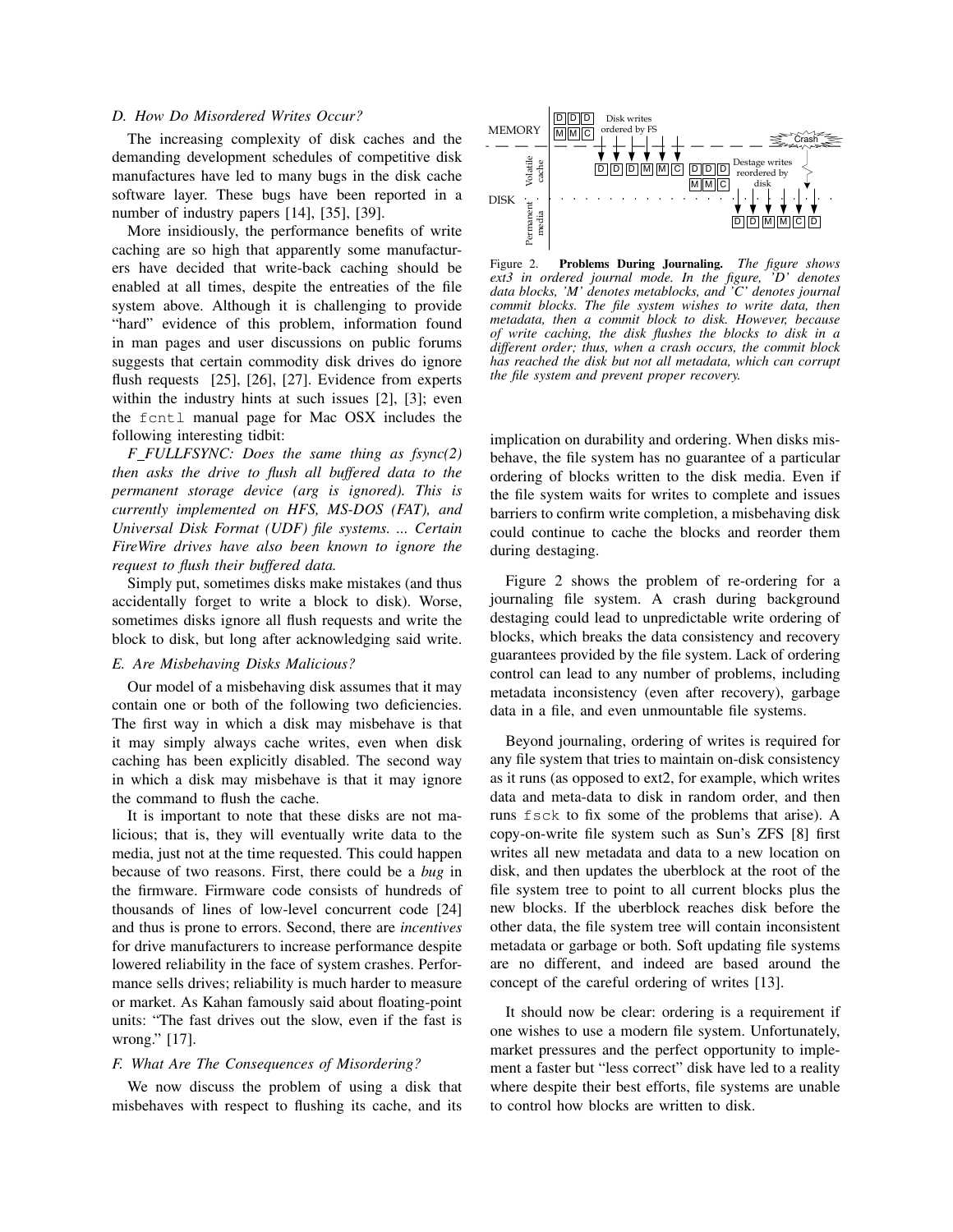# III. COERCED CACHED EVICTION

In this section, we introduce our technique for dealing with misbehaving disks. Our approach of Coerced Cached Eviction (CCE) ensures that the cache has truly been flushed at requested points and thus restores the desired properties of durability and control over ordering of requests.

#### *A. General Approach*

The basic idea of Coerced Cached Eviction (CCE) is to generate a *flush* workload of requests to the disk; this flush workload is constructed such that it will replace some set of the current contents of the disk cache, forcing those items to be written back to the disk surface as desired. We refer to the particular set of blocks that the flush workload is attempting to evict from the disk cache as the *target* blocks.

With the CCE mechanism, the file system can ensure that a write request A is durably updated to disk before another write request B, by first writing A, then performing a CCE, and then writing request B. In this way, the file system is assured that request A has reached the disk surface before request B is issued.

The ideal flush workload has two high-level properties: it has a high probability of actually flushing the target request and it induces negligible performance overhead. As one might expect, a tension exists between these two goals. In general, with more flush traffic, the likelihood of evicting the target increases, but the performance overhead increases as well. Constructing a flush workload that balances these two goals requires understanding not only the running workload but the disk cache algorithm as well.

In the ideal case for performance, the flush traffic is a part of the original workload itself. For example, if independent requests C can be found in the workload that do not depend on the ordering of A or B, then requests from C can flush A from the disk cache. However, as a first step in this paper, we consider the case where artificial new traffic is added to perform the flush of the target blocks.

Flushing the disk cache with new traffic negatively impacts performance at two points. First, the flush workload may cause blocks other than the target blocks to be evicted from the cache. Second, the flush blocks must be written to disk when they are replaced by other items in the cache. To minimize the time to write those blocks to disk, the flush workload should be small and spatially close to other traffic to the disk. Thus, the most appropriate flush workload depends on a number of factors related to the running workload and the underlying disk, in particular its cache.

# *B. Understanding Disk Cache Behavior*

While a plethora of micro-benchmarks [31], [32], [36], [40] and models [22], [29] exist for revealing and describing the behavior of disks, disk caches are not as well characterized in the literature [21], [34]. Modern disk caches are non-trivial and the parameters are not fully described by manufacturer's specification sheets.

For example, although manufacturers may report the size of the disk cache, disk caches are typically partitioned into read and write portions. A correct and efficient implementation of CCE must know the size of the cache devoted to writes, which is not usually reported. Modern disk caches are also multi-segmented; thus, an ideal CCE would generate a flush workload that only evicts the segments actively containing the target blocks instead of all segments. Unfortunately, even basic information such as the size of each segment and the number of segments is not available, much less information about the replacement policy. Finally, not all write requests may be cached, instead being written through directly to the surface.

Similar in spirit to other fingerprints of the memory hierarchy [5], [9], [30] we have developed an offline micro-benchmark to create an *eviction fingerprint* for a particular disk. The eviction fingerprint visually characterizes how different requests impact the contents of the cache. We also create a corresponding *performance fingerprint* that shows the time required to perform the flush workload. Given this characterization, one can then determine the flush workload giving the highest probability of success and the least performance overhead for a given disk.

Our flush micro-benchmark operates a number of trials as follows. In a trial, we first perform a write to our target block: this is a single 512-byte sector at a random location on the disk. We then generate a specific flush workload investigating the effect of three parameters: sequential versus random requests, the number of write requests, and the total amount of data in the flush workload; the size of each individual write is calculated as the total data amount divided by the number of requests. To finish, we call  $f$ sync to ensure that writes are issued to the disk.

We automatically determine whether or not each workload evicted the target block by reading back the target block and measuring the amount of time it required. We assume that a "fast" response (*e.g.*, less than a few milliseconds) means the target is still in the disk cache; a "slow" response means the target has been written back to the disk media. Before the read, we first sleep for one second to increase the likelihood that the disk has completed the preceding write requests and that the read can be serviced immediately. We then repeat these steps for all flush workloads for 50 trials.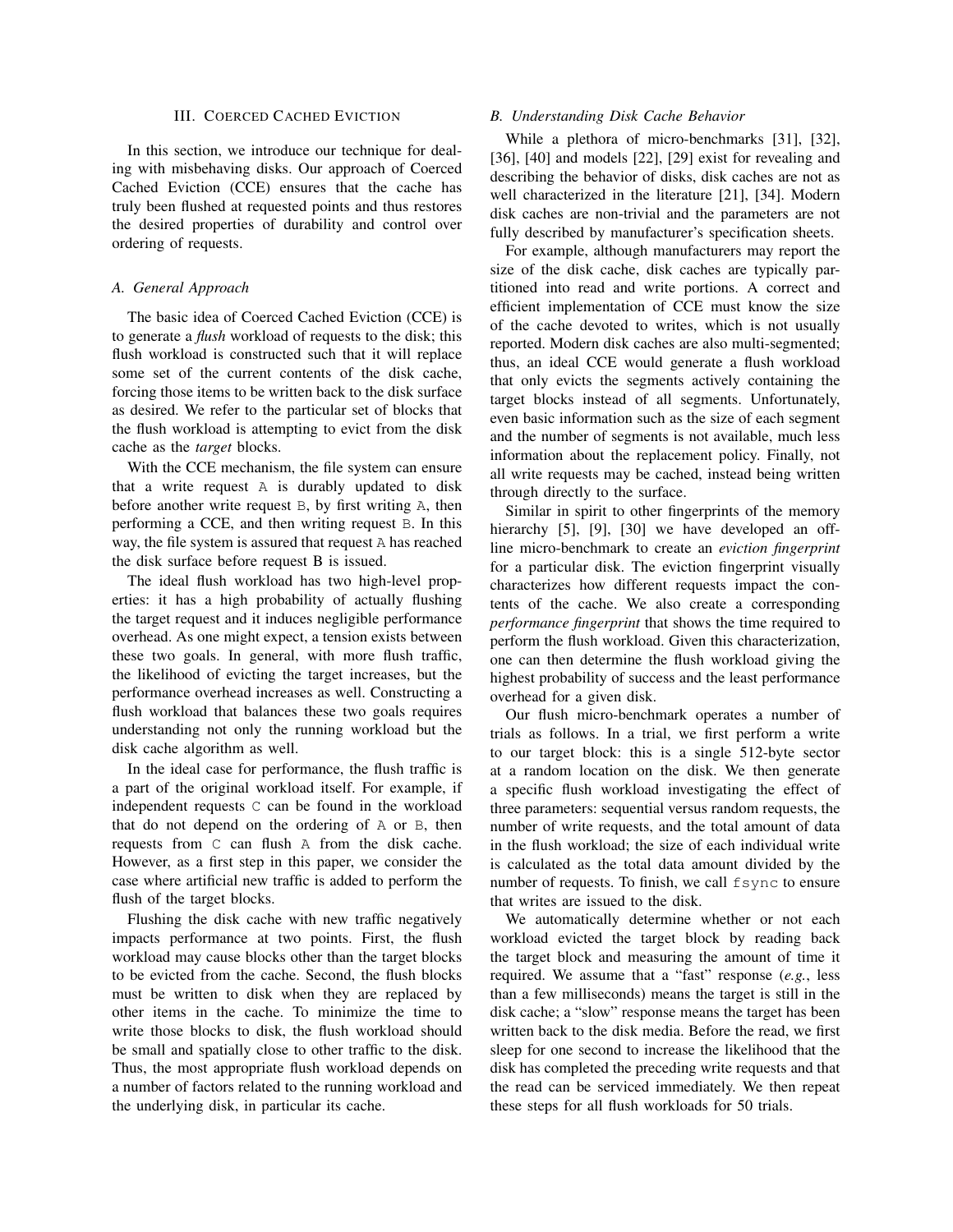|                           |                            | Capacity | Cache |       |
|---------------------------|----------------------------|----------|-------|-------|
| <b>Manufacturer Model</b> |                            | (GB)     | (MB)  | Price |
| Hitachi                   | HDS7280SASUN80G            | 80       | 8     | \$43  |
| Hitachi                   | Deskstar OS00163           | 1024     | 32    | \$80  |
| Samsung                   | Spinpoint M7 HM250HI       | 250      | 8     | \$55  |
| Samsung                   | Spinpoint F3 HD253GJ       | 250      | 16    | \$45  |
|                           | Western Digital WD3200AAKS | 320      | 16    | \$48  |
|                           | Western Digital WD8000AARS | 800      | 64    | \$70  |
| Seagate                   | Barracuda ST3250318AS      | 250      | 8     | \$40  |
| Seagate                   | Barracuda ST3320613AS      | 320      | 16    | \$50  |
| Seagate                   | Barracuda ST3750528AS      | 750      | 32    | \$65  |

Table I : SATA Disk Drives. *The table shows the nine SATA disk drives whose caching behavior we have evaluated. The disks were chosen to cover a variety of manufacturers, disk capacities, and cache capacities. Cost represents list price as of April, 2010.*

To evaluate the effectiveness of each flush workload, we calculate the percentage of trials in which the flush workload successfully evicted the target block. We measure the time to issue the writes as the performance of the flush workload.

Our current approach is not without limitations. We do not investigate the sensitivity of cache evictions to frequency of accesses. However, if deemed important, such a modification would not be hard to make.

# *C. Experimental Results*

We have evaluated the effectiveness of various flush workloads for nine commodity SATA disk drives shown in Table I. We selected SATA drives since this is the class of drives reported to most likely misbehave about flushing cache contents (however, we have no indication that any of the disks in our sample are problematic). These disk drives were selected to represent a range of low-cost disks from different manufacturers and with different disk cache capacities (from 8 MB to 64 MB).

*1) Eviction Fingerprints:* The eviction fingerprints for the nine disk drives are shown in Table II. Each fingerprint shows, for either sequential or random requests, the likelihood of flushing the target block as a function of the number of writes and the total amount of data summed across all writes in the flush workload. For these disks, the number of write requests is varied from one request up to 2560 requests; the total amount of data is varied from 1 MB up to 128 MB.

The dark regions indicate workloads that successfully flush the cache while light regions indicate workloads that do not. The high-level purpose of these fingerprints is to enable us to choose the best flush workload for a particular disk; however, the fingerprints do also reveal some more detailed characteristics of the underlying caches, which we briefly comment on.

First, we note that the cache behavior of disks from the same manufacturer is qualitatively similar across their different models. From this, we infer that a manufacturer is likely to use similar cache structures and replacement algorithms for disk models that are related but vary in capacity. For example, the Hitachi fingerprints have nearly identical structures, but the scales are different by a factor of four for an 8 MB cache versus a 32 MB cache.

Second, whether writes are sequential or random appears to greatly impact the effectiveness of the flush workload. This difference is most dramatic for the Seagate disks, in which sequential workloads are completely ineffectual at flushing the cache regardless of how much data is written. We believe the Seagate disk identifies large sequential streams and chooses not to cache them (and small sequential streams have only a small chance of evicting the target block).

Third, vertical bands of different shades indicate that space in the cache is allocated on a per-write basis; specifically, this hints that the underlying cache is segmented and that a single write regardless of its size is allocated to a single segment.

Horizontal bands of different shades indicate that space in the cache is allocated based on the amount of data written, regardless of the number of individual writes. For example, this effect is exhibited by the Hitachi drives and is most apparent with sequential writes. For these drives, one can flush the cache with one relatively large write.

Finally, some of the flush fingerprints have distinct transition points separating the case where the target block is extremely unlikely to be flushed and the case where the target block is extremely likely to be flushed. For example, for the Hitachi disks with 8 MB caches, sequential writes of less than 2.3 MB have little chance of flushing the target block whereas sequential writes of more than 2.3 MB flush the target block with nearly 100% success. We suspect that these disks use LRU replacement; with LRU, the target block is evicted as long as the flush workload writes enough data.

However, other fingerprints appear much more irregular (e.g., Samsung). We suspect that these disks use a random replacement policy; thus, sometimes the flush workload is allocated to the target segment and sometimes not. Increasing the size of the flush workload increases the chances that one replaces the target block but never guarantees it. Many writes are thus required to even probabilistically evict every target block.

*2) Performance Fingerprints:* The performance fingerprints for the nine disk drives are shown in Table III. Each fingerprint shows, for either sequential or random requests, the cost of performing a flush with the stated number of writes and total amount of data for that particular disk. The dark regions indicate costly workloads (taking over 500 ms) while the lightest regions indicate fast workloads (taking less than 10 ms).

As expected, issuing a random flush workload is significantly more expensive than a sequential workload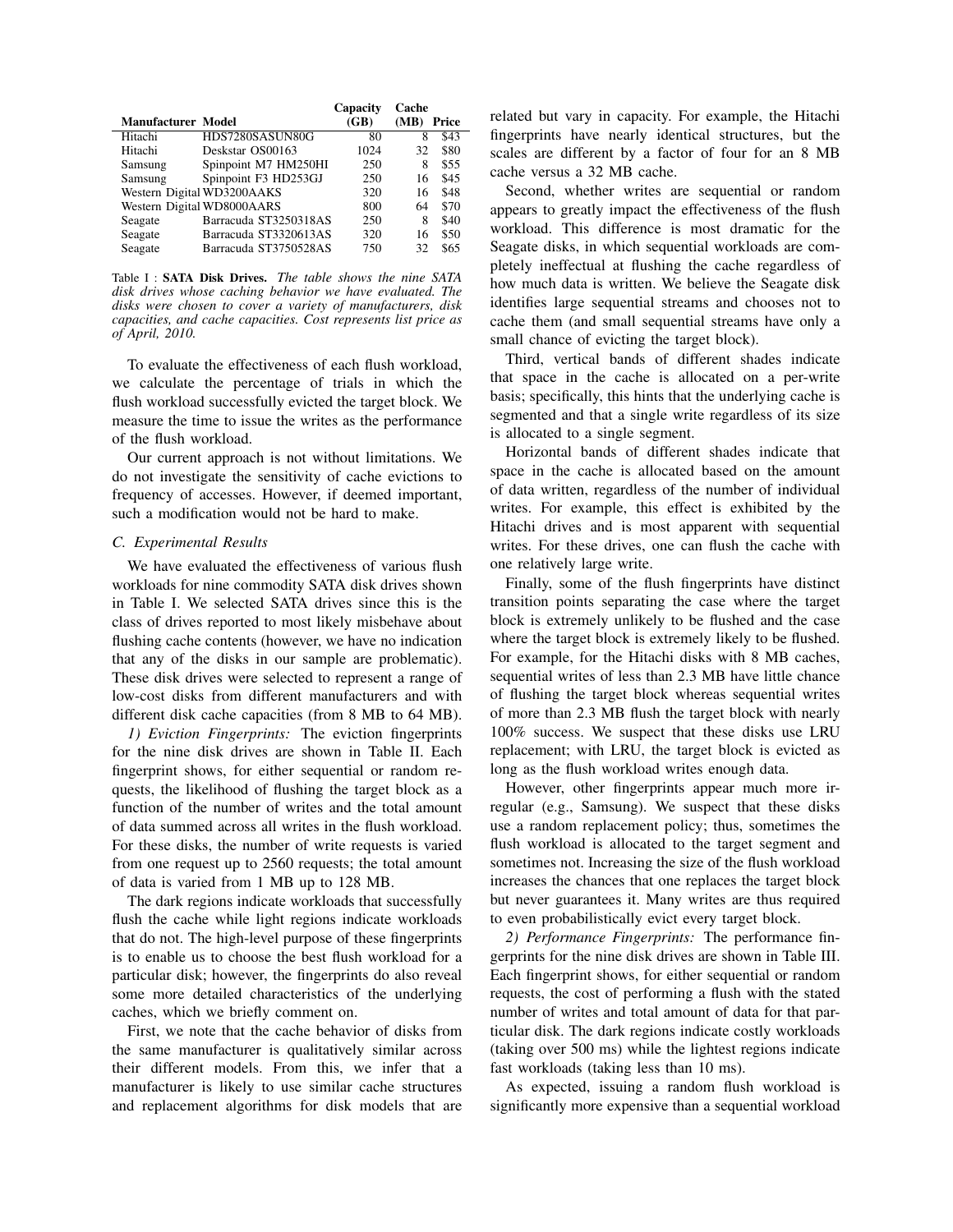

Table II : Eviction Fingerprints. *Eviction Fingerprints for SATA Disk drives from different manufacturers.*



Table III : Performance Fingerprints. *Performance Fingerprints for SATA disk drives from different manufacturers.*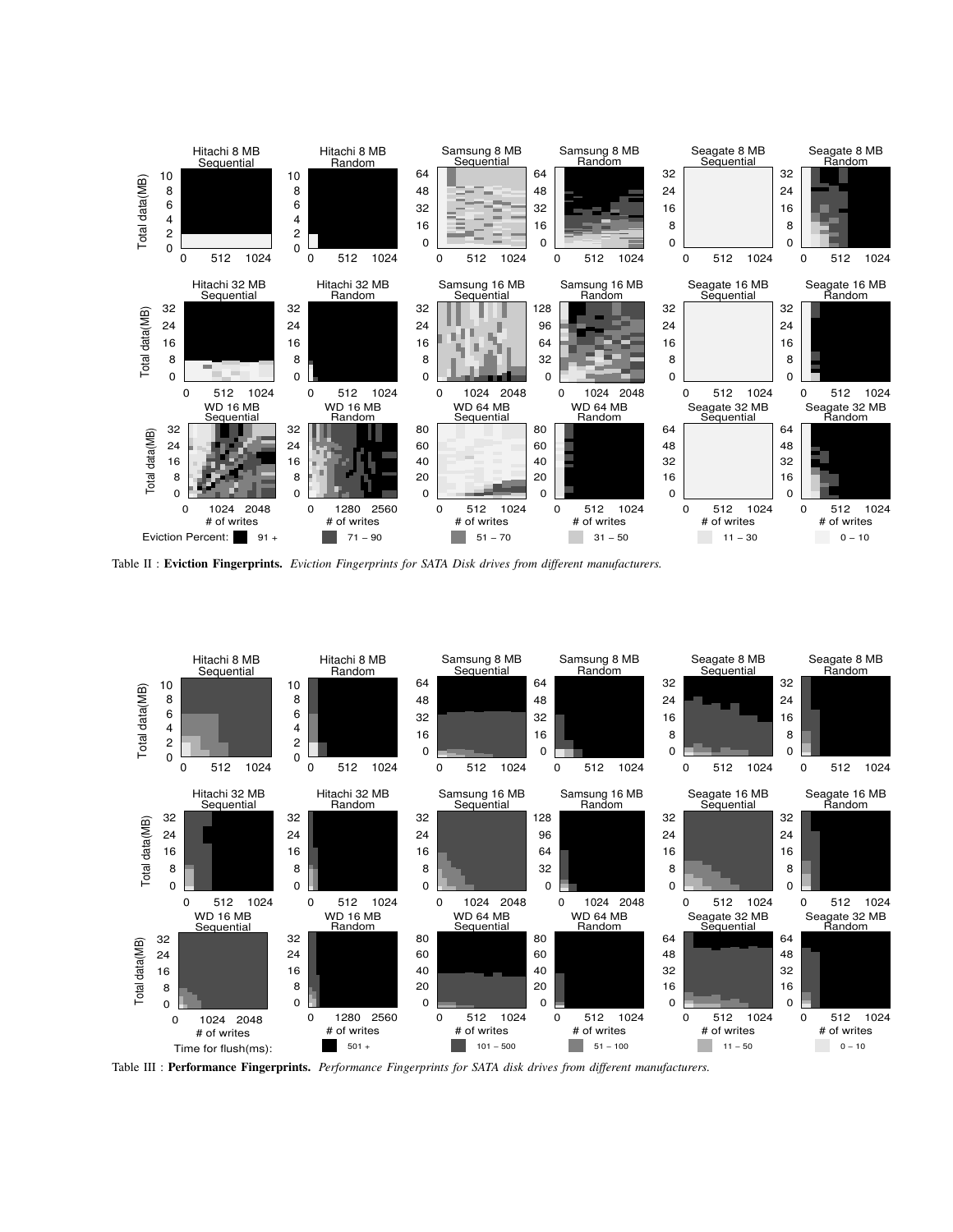| Manufacturer    | Cache<br>(MB) | Number Data Time<br>Writes | (MB) | (ms) |
|-----------------|---------------|----------------------------|------|------|
| Hitachi         | 8             |                            | 2.38 | 50   |
| Hitachi         | 32            | 1                          | 11   | 87   |
| <b>SAMSUNG</b>  | 8             | 128                        | 49   | 1328 |
| SAMSUNG         | 16            | 512                        | 128  | 2872 |
| Western Digital | 16            | 1792                       | 19   | 5107 |
| Western Digital | 64            | 256                        |      | 7705 |
| Seagate         | 8             | 256                        | 31   | 870  |
| Seagate         | 16            | 128                        | 17   | 342  |
| Seagate         | 32            | 128                        | 37   | 396  |

Table IV : CCE Flush Workloads. *The table shows the recommended flush workloads for each of the nine fingerprinted disks. We select the flush workload as the one with the best performance and a 100% probability of success in our microbenchmark. The CCE performs the stated number of random write operations with the stated total amount of data. The last column shows the time in milliseconds to perform the CCE.*

due to the additional disk seeks and rotations incurred by the random writes. Across graphs, one can also compare performance across disks.

*3) Flush Workloads:* From the eviction and performance fingerprints, we can determine the best flush workload for a particular disk drive. The best workload is the one that most effectively flushes the target block from the disk cache with the lowest performance overhead. We note that there exists a trade-off between these two goals. In some cases it will be impossible for the CCE operation to guarantee that a target block has been evicted from the cache; thus, our goal is only to significantly increase the likelihood that writes are sent to the disk media in the correct order in case of a crash. In general, we search for the flush workload with the best performance that has a 100% probability of success in our microbenchmarks.

Table IV shows the flush workload we have derived by combining the eviction and performance fingerprints. On the two Hitachi disk drives it is relatively simple and inexpensive to perform a CCE; one can simply perform a single write of either 2.3 MB (8 MB cache) or 11 MB (32 MB cache) requiring either about 50 ms or 87 ms.

Safely flushing the caches of the other disk drives is more expensive, requiring more random write operations (at least 128) and often more total data (up to 128 MB). Initiating more random writes has a steep performance cost, raising the cost of the CCE up to hundreds of milliseconds for the Seagates, and higher for the Samsungs and Western Digitals.

#### *D. Summary*

The success of the CCE operation depends on the disk characteristics. For disks with complex replacement policies in the disk cache, it is difficult to evict a block with certainty; CCE only increases the probability of eviction, and the cost of the flush is directly proportional to the probability of eviction.

# IV. JOURNALING IN DISCREET MODE

By using the CCE primitive, existing file systems can guarantee data consistency and provide crash recovery even in the presence of misbehaving disks. It can be incorporated into any file system that requires a specific ordering of write requests for correctness. For example, a file system based on soft updates, copy-on-write, or ordered synchronous writes could be modified to use this operation.

In this section, we describe our experience incorporating CCE into a journaling file system, specifically Linux ext3 for both ordered and data journaling modes. We call our new extension discreet mode. We recommend that this mode of ext3 be used when one suspects that the underlying disk is not entirely trustworthy.

# *A. Overview*

Journaling in discreet mode does what it should do with hardware that misbehaves – show discretion. That is, this mode of the file system acts in such a manner as to protect itself and its interests without blaming the underlying disk. Journaling in discreet mode does not rely on the disk's response to writes or flush commands to ensure durability of written data; instead it uses CCEs to coerce the disk to order write requests as required for journaling transaction semantics.

# *B. Design*

To explain our design of discreet mode for both ordered and data journaling in ext3, we begin by describing the standard operation of ordered journaling mode and what can go wrong if the disk misbehaves.

Figure 3 shows the required ordering of block updates in a transaction. The updates must be performed in the following order:

- 1) Data blocks (D) are written to their in-place locations on disk
- 2) Metadata blocks (M), such as inodes and bitmaps, are written to the journal
- 3) Journal commit block  $(C)$  is written to the journal
- 4) Metadata blocks are checkpointed and written to their in-place locations on disk
- 5) Entries from the journal are freed

If a misbehaving disk violates this ordering due to overly aggressive caching, then a crash could result in a variety of problems for the file system and users. For example, if the misbehaving disk first destages the journal blocks to the media and a crash occurs before all of the data blocks have been durably updated (*i.e.*, step 2 before step 1), then recovery will checkpoint metadata blocks to point to old data; thus, a newly updated file may contain corrupted or stale contents.

To ensure that the writes to disk are durably performed even for a misbehaving disk, discreet mode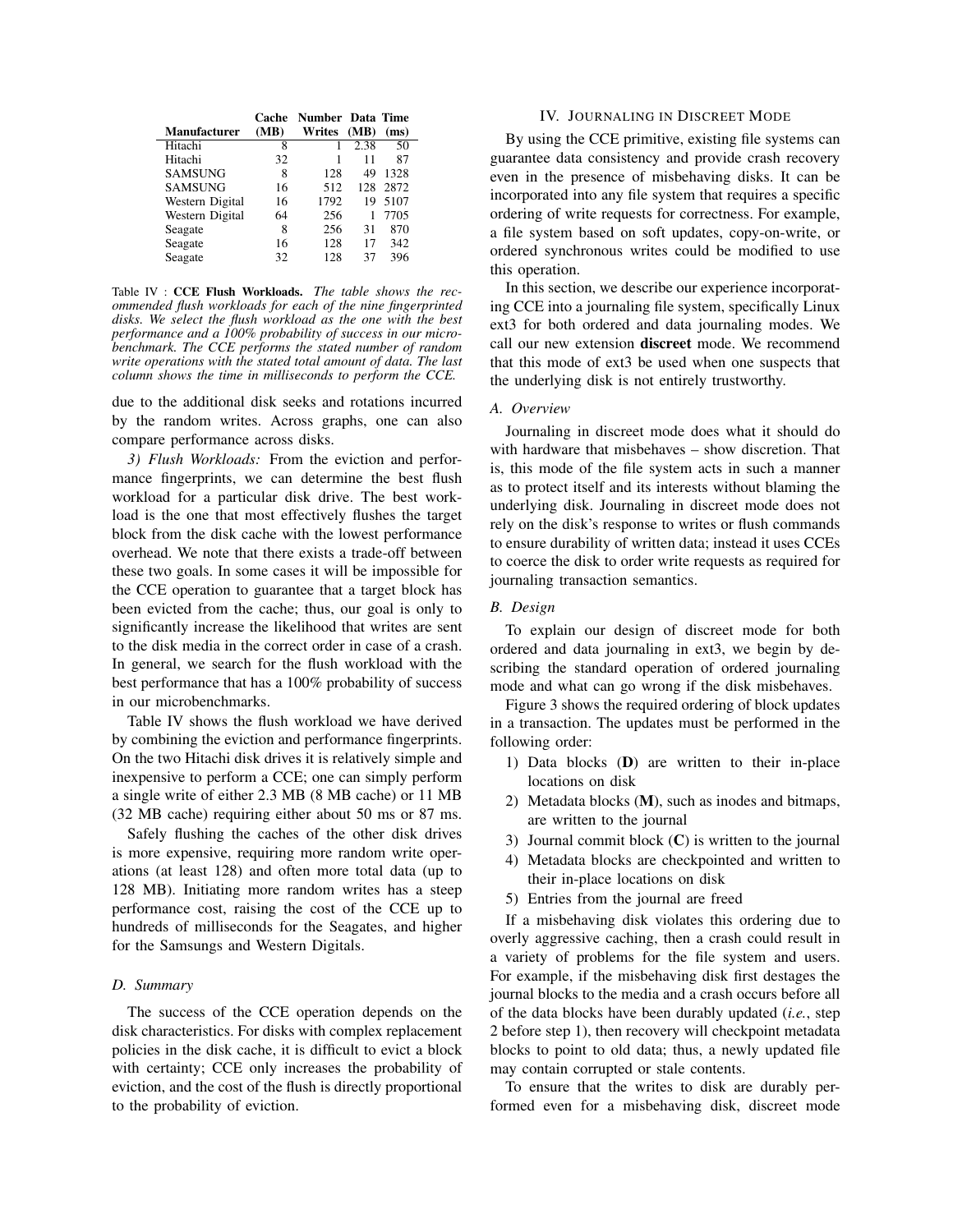

Figure 3. Block Ordering in ext3 Ordered Journaling Mode . *The figure shows the ordering of blocks in ext3 ordered journaling mode. Transactions are shown as T1, T2, etc. 'D' denotes data blocks, 'M' metablocks, and 'C' journal commit blocks.*

journaling for ordered mode adds CCE operations after each of the steps one through four. Figure 4 shows the location of CCE operations (or flushzone writes, described below). We emphasize that the addition of CCEs does not affect transaction semantics; CCEs simply ensure that the semantics are maintained even in the presence of misbehaving hardware.

We have also implemented discreet mode for data journaling mode. Data journaling is similar to ordered journaling, except step one listed above is omitted and both data and metadata blocks are written to the journal and checkpointed. For discreet data journaling, CCEs are added after each of the three remaining steps.

#### *C. Implementation*

We have implemented discreet mode journaling in both Linux 2.6.13 and 2.6.23. We modified the journaling block device (JBD) layer to include CCE operations at the necessary points described above.

Given a disk, we first analyze it in order to find the most effective flush to be used in the CCE operation. As discussed in Section III, we first fingerprint the disk. We then look for the flush workload that gives the highest probability of eviction at lowest cost. This flush workload is then used in the CCE operation.

To prepare ext3 to operate in discreet mode, we must first allocate space on the disk to which we will direct the flush workload writes. Therefore we have modified the mke2fs utility to allocate blocks for the *flushzone*, a region of disk space for the flush traffic. The location of the flush zone has a significant impact on performance; since the flush zone is written at nearly the same time as journal writes, mke2fs allocates space for it right after the journal. Like the journal, the flushzone is allocated as a file; a flushzone superblock contains the CCE parameters for the particular disk.

We added functionality in mount which reads the on-disk flushzone superblock and stores the flushzone parameters in memory. It notifies the journaling block device (JBD) to operate in discreet mode and also passes the flushzone parameters to it.

# V. EVALUATION RESULTS

We now present performance results for discreet mode journaling implemented in ext3. Specifically, we answer the following questions:

- Is the overhead of discreet mode journaling acceptable? Are there workloads for which it is not?
- How much does an efficient implementation of CCE impact workload performance?

# *A. Methodology*

All our experiments were performed on a machine with a 2.2 GHz Opteron processor, 1 GB RAM, and two 80 GB Hitachi HDS7280SASUN80G disks containing 8 MB of cache. The Hitachi disks were chosen for this evaluation because they happened to be the first disks we acquired; they also represent a favorable case for CCE given their cache-flush cost.

To allow us to generalize our results slightly more to disks with more expensive implementations of CCE, we evaluate two implementations of CCE for the Hitachi disks. The first version issues 128 pseudo-random writes, each of size 12 KB, for a total of 1.5 MB of data. This workload is designed to flush each of the segments of the cache. These random writes flush the cache, but take approximately 170 ms to do so. To show the benefits of optimizing the performance of the CCE, the second version issues the recommended single sequential write of 2.3 MB (see Table IV); this version takes approximately 50 ms.

# *B. Basic Performance of Discreet Mode*

We begin by evaluating the unoptimized versions of CCE within discreet mode journaling. For a range of workloads, we measure three variants of both ordered journaling and data journaling: discreet mode with the disk cache enabled, the regular mode with the disk cache disabled, and the regular (unsafe) mode with disk cache enabled. In the modes where the disk cache is enabled, write-back caching is used.

Since we are targeting the scenario where the caching behavior of a disk is not entirely trusted, we first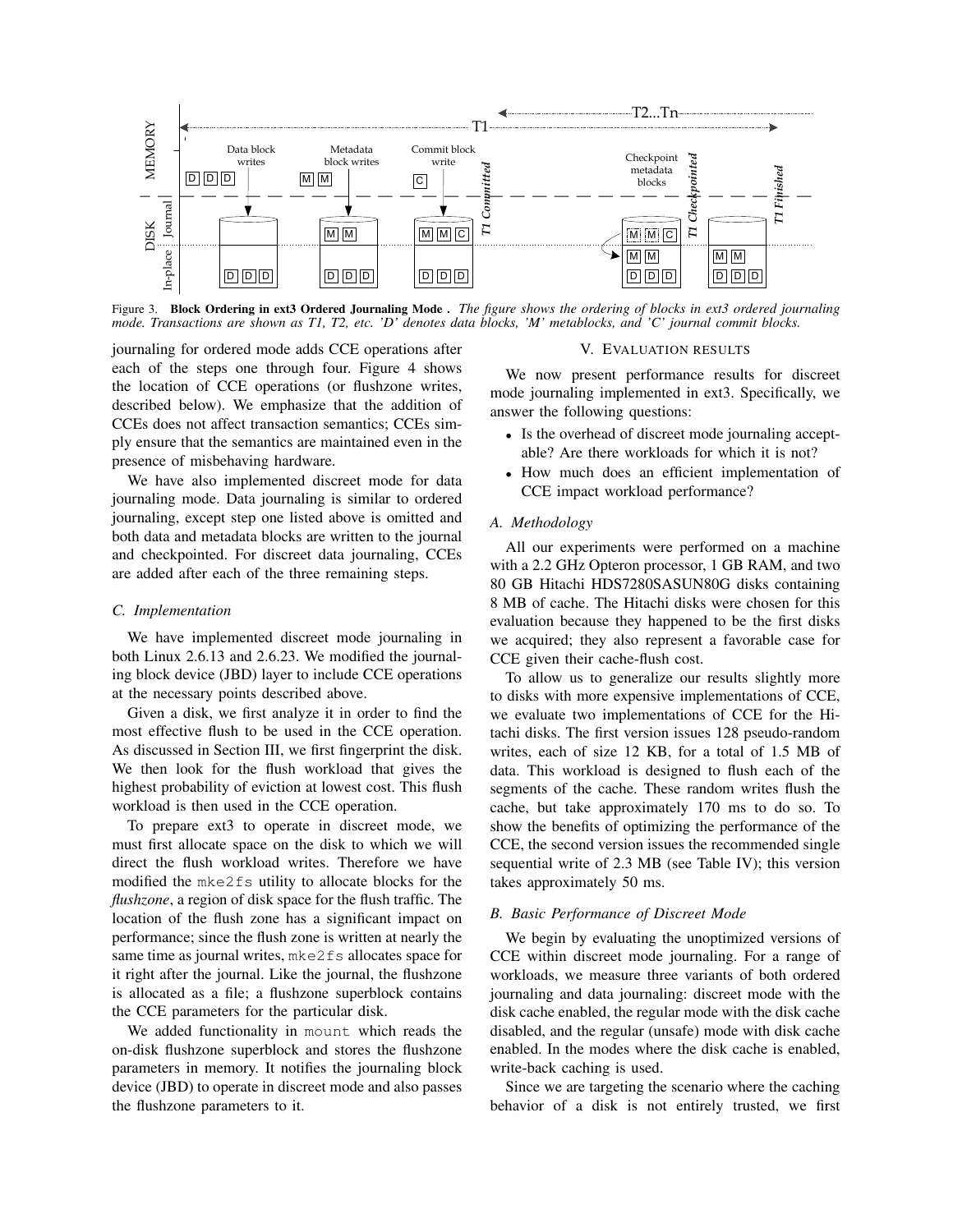

Figure 4. Ordered journal ext3 in discreet mode. *The figure shows ext3 in ordered journal mode operating in discreet mode. The extra writes issued to the flushzone are used to flush the blocks from the drive cache to the disk media. The crossed-out journal blocks mean that they are deleted when the blocks are checkpointed to disk.*

|                 | Journaling mode and cache configuration |                    |          |  |
|-----------------|-----------------------------------------|--------------------|----------|--|
|                 | <b>Regular</b>                          | <b>Discreet</b>    | Unsafe   |  |
| Journal type    | w/o cache                               | (costly)<br>flush) | w/ cache |  |
| Ordered journal | 41.97                                   | 42.07              | 41.47    |  |
| Data journal    | 42.02                                   | 41.64              | 41.60    |  |

Table V : OpenSSH benchmark runtimes. *The table shows the runtimes of the OpenSSH benchmark on a HITACHI SATA drive with 8 MB cache. These experiments use the costly CCE and Linux 2.6.13. Run times are shown for both ordered and data journal modes and for regular and discreet mode journaling. For the OpenSSH benchmark, we measure the time to copy, untar, configure, and make the OpenSSH 4.51 source.*

compare discreet mode to the regular mode of journaling (ordered or data) with the drive's cache disabled. Disabling the drive's cache is currently the only method available for safely updating the file system if one does not completely trust the disk. We note trying to disable the cache of a misbehaving disk is not the same thing as actually disabling it: a misbehaving disk may choose to disregard this command. Therefore, discreet mode may still be the only way to ensure a misbehaving disk performs writes in the required order.

The second comparison is with the unsafe regular mode of journaling (ordered or data) with the drive's cache enabled. This represents the best possible performance for discreet mode journaling and could be achieved if the disk were completely trusted. The difference between the unsafe regular mode with the disk cache enabled and discreet mode is the overhead of not trusting the disk.

OpenSSH: We begin our comparison with the OpenSSH benchmark, which performs a copy, untar, configure, and make of the OpenSSH source code. Table V shows that the discreet mode of both ordered and data journaling performs better than the safe base case of disabling the cache. For this simple workload, discreet mode performs as well as the unsafe regular mode with caching.

Filebench Webserver: We continue with a more I/Ointensive synthetic benchmark that emulates the behavior of a webserver; these results are shown in Figure 5. As expected, all versions of ordered journaling achieve



Figure 5. Performance measurement with Filebench webserver benchmark. *The graph shows the average throughput in megabits per second for operations in the filebench webserver benchmark on the HITACHI drive (8 MB cache). These experiments use the costly CCE and Linux 2.6.13. The parameters used are: 16 threads, 500 files, and 16KB mean I/O size.*

significantly higher throughput than data journaling; this is expected because data journaling writes each data block twice: once to the journal and once to its fixed in-place location on disk.

Within each group, discreet mode again obtains noticeably better throughput than disabling the misbehaving cache; running without the cache degrades the throughput of the application by 15 to 20 percent compared to discreet mode. For this workload, discreet mode performs comparably to the unsafe regular cases, causing a modest 4 to 7 percent drop in throughput.

Postmark benchmark: Figure 6 shows the results of running the Postmark benchmark. Again, as expected, ordered journaling performs better than data journaling across all variants. With ordered mode, discreet mode performs similarly to disabling the cache and about 25% slower than the regular case that trusts the disk. With data journaling, discreet mode consistently performs better than disabling the disk cache; disabling the disk cache incurs approximately a 10% overhead relative to discreet mode.

Completely disabling the disk cache for safety reasons is a poor idea if performance is needed. Even though discreet mode must periodically flush the disk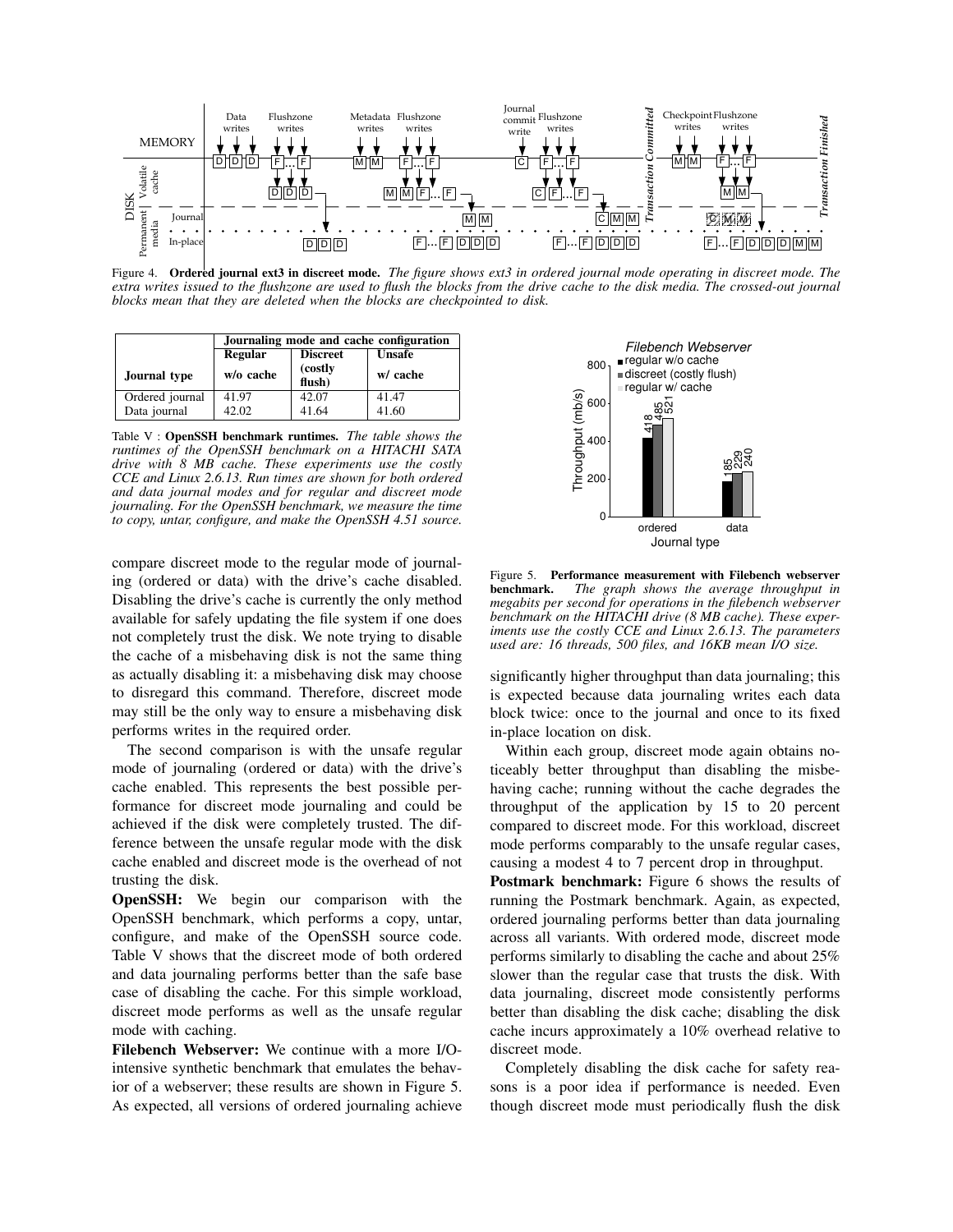

Figure 6. Performance measurement with Postmark benchmark. *The graph shows the average times in seconds taken to run the postmark benchmark with varying transactions on a HITACHI drive (8 MB cache). These experiments use the costly CCE and Linux 2.6.23. Run times are shown for regular and discreet mode journaling for both ordered and data journal modes. The parameters: 1000 files (sizes 4KB to 4MB), 1000 to 8000 transactions, and 50/50 read/append and create/delete biases.*

cache, it is still able to leverage the cache for write operations that do not require ordering (*e.g.*, updating multiple data blocks). We note that all of the performance results in this section were obtained with the costly version of the CCE taking 170 ms. We investigate the effect of improving the CCE time in our next workloads.

#### *C. Optimizing the Cache Flush*

We now investigate a workload that particularly stresses discreet mode journaling: Filebench Varmail. This benchmark repeatedly performs an append operation to a randomly selected file and then issues an fsync to ensure that the data is durably updated on disk before proceeding.

This benchmark represents a difficult case for discreet mode journaling because every call to fsync causes the file system to flush the disk cache, leading to four complete CCEs as shown in Figure 4.

To improve performance we remove one of the four CCE operations by implementing a *transactional checksum* [24] for discreet mode journaling. A second improvement we implement is to use the optimized CCE operation for the Hitachi disk requiring only 50 ms instead of 170 ms. We implemented these optimizations to offset the effects of frequent fsyncs. In the general case, discreet mode journaling performs quite well in the absence of these improvements.

The first graph of Figure 7 shows the throughput achieved for the eight journaling variants. As expected for this fsync intensive workload, discreet mode journaling performs very poorly and has lower throughput than simply disabling the cache.

To improve the situation, we focus on the latency of the fsync operations in the workload; the latency of all other operations are comparable across journaling modes. As stated above, the varmail benchmark calls



Figure 7. Filebench varmail: 16 KB vs 8 MB. *The graphs show the average throughput in megabits per second for operations in the filebench varmail benchmark on the HITACHI drive with Linux 2.6.23. The workload in the first graph appends only 16 KB of data before calling fsync, whereas the workload in the second graph appends 8 MB. The bars illustrate different journaling modes and implementations of the discreet mode with costly (170 ms) or efficient (50 ms) flushes. The benchmark is run with 1 thread and 500 files of 16 KB each.*

fsync after every append operation. Applications that call fsync after small amounts of data perform poorly, regardless of the type of journaling that is used. If one wishes to run fsync intensive applications with reasonable performance, a pragmatic approach is to slightly alter the application to group more operations (or larger writes) between calls to fsync [15]. We have modified varmail so that instead of appending only 16 KB of data before calling fsync, it appends up to 8 MB of data in a larger transaction group before invoking fsync.

Figure 8 details the results for the eight journaling variants as the size of the transaction group is increased. As expected, the time for fsync grows with the size of the transaction for all journaling modes; however, the time grows more slowly for discreet mode than the others. For regular journaling modes, an fsync translates to disk traffic equal to the amount of data just appended; for discreet journaling, an fsync translates to disk traffic equal to the appended data plus the flush operations. Thus, for discreet mode, performing larger transactions within the application amortizes the cost of flushing the cache over a larger amount of data.

The second graph of Figure 7 shows the benefit of this simple modification. When the amount of data within each transaction is increased to 8 MB, the performance of all journaling modes improves dramatically (note the difference in the scales across the two graphs). Interestingly, the relative performance of the discreet modes improves the most: with 8 MB application transactions, discreet mode journaling obtains better throughput than disabling the cache for safety. However, it is important to optimize the CCE operation to flush the disk cache efficiently; for example, in ordered mode, the efficient 50 ms flush achieves nearly twice the throughput of the costly 170 ms flush.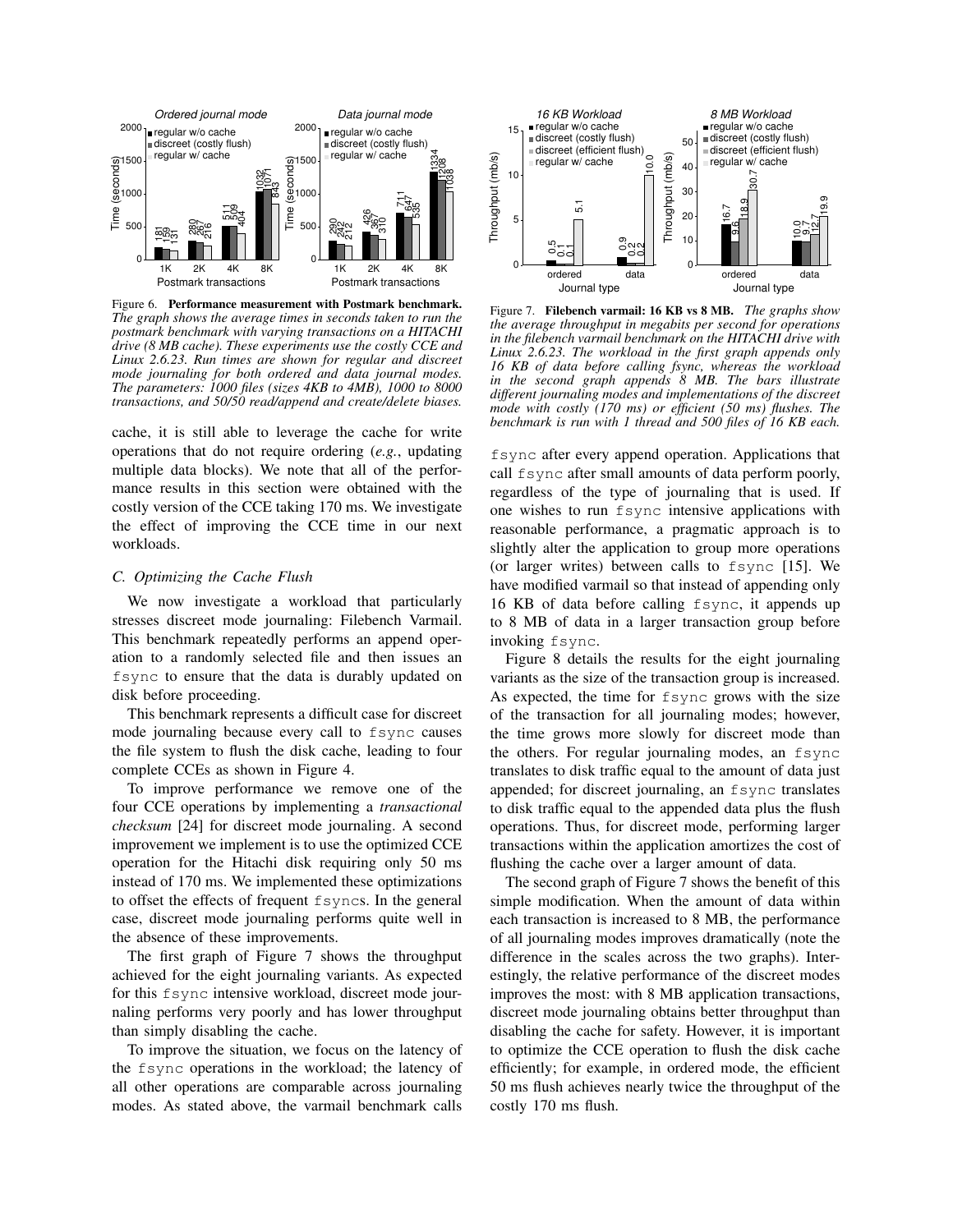

Figure 8. Filebench varmail: Varying Transaction Size. *The graph shows the average time in ms for the fsync operation within the varmail benchmark. The amount of data within each transaction is increased from 16 KB to 8 MB. Fsync times are shown for discreet mode journaling with both the efficient and the costly flush (CCE) and for both ordered and data journal modes.*

In conclusion, the performance overhead of discreet mode journaling is highly dependent on the workload. For most I/O workloads (*e.g.*, OpenSSH, the Filebench webserver, and Postmark), the performance of discreet mode journaling (with an unoptimized CCE) is better than the only other (somewhat) safe alternative of disabling the cache.

Small synchronous I/Os cause particularly poor performance for discreet mode; however, if the size of transactions within the application is increased, then discreet mode journaling performs adequately.

We found that it is essential to use a version of CCE that has been optimized for the specific disk cache; using a costly flush requiring 170 ms instead of an optimized flush requiring 50 ms can degrade performance by up to a factor of two. We believe these performance results are favorable enough for us to recommend discreet mode journaling be used when disk trustworthiness is suspect.

# VI. CONCLUSION

File systems are entrusted with data and are expected to provide reliability even when there is unreliable hardware underneath. Unfortunately, disk drives that misbehave with respect to flush commands can prevent file systems from maintaining the expected ordering of durable writes. A disk that misbehaves in order to improve its performance can cause a trusting file system to lose or corrupt data and meta-data.

The only recourse that file systems currently have for coping with misbehaving disks is to disable the disk cache; however, even this command may be ignored by a misbehaving disk. Therefore, we have introduced Coerced Cache Eviction (CCE) to "force" even a misbehaving disk to flush writes to the permanent media. By using the CCE primitive, file systems can ensure that writes are durably updated in the expected order.

As we increasingly adopt the world of "cloud computing" [4], where users rent computing resources and run on virtualized platforms, one needs to attribute more importance to the notion of trust. The host has incentives to efficiently utilize its infrastructure by batching writes across users. Can users trust that their data is flushed to durable media when they are writing to such a virtual medium? We believe that this kind of misbehavior may become more commonplace rather than less, making techniques like CCE more essential.

## Acknowledgments

We thank the anonymous reviewers for their feedback and comments, which have substantially improved the content and presentation of this paper. We also thank S. Subramanian, S. Sundaraman, L. Arulraj, M. Saxena, and S. Panneerselvam for their comments on earlier drafts of the paper.

This material is based upon work supported by the National Science Foundation under the following grants: CCF-0811657, CNS-0834392, CCF-0937959, CSR-1017518, as well as by generous donations from NetApp and Google.

Any opinions, findings, and conclusions or recommendations expressed in this material are those of the authors and do not necessarily reflect the views of the National Science Foundation or other institutions.

#### **REFERENCES**

- [1] D. Anderson, J. Dykes, and E. Riedel. More Than an Interface: SCSI vs. ATA. In *FAST '03*, San Francisco, CA, April 2003.
- [2] Anonymous @ Microsoft. Some SATA disks do not allow the file system to force writes to disk properly. Personal Communication.
- [3] Anonymous @ Seagate. Some SATA disks (though none from Seagate) do not allow the file system to force writes to disk properly. Personal Communication.
- [4] M. Armbrust, A. Fox, R. Griffith, A. D. Joseph, R. H. Katz, A. Konwinski, G. Lee, D. A. Patterson, A. Rabkin, I. Stoica, and M. Zaharia. Above the Clouds: A Berkeley View of Cloud Computing. http://www.eecs.berkeley.edu/Pubs/TechRpts/2009/EECS-2009-28.pdf.
- [5] R. H. Arpaci, D. E. Culler, A. Krishnamurthy, S. Steinberg, and K. Yelick. Empirical Evaluation of the CRAY-T3D: A Compiler Perspective. In *ISCA '95*, pages 320– 331, Santa Margherita Ligure, Italy, June 1995.
- [6] L. N. Bairavasundaram, G. R. Goodson, S. Pasupathy, and J. Schindler. An Analysis of Latent Sector Errors in Disk Drives. In *SIGMETRICS '07*, San Diego, CA, June 2007.
- [7] L. N. Bairavasundaram, G. R. Goodson, B. Schroeder, A. C. Arpaci-Dusseau, and R. H. Arpaci-Dusseau. An Analysis of Data Corruption in the Storage Stack. In *FAST '08*, pages 223–238, San Jose, California, February 2008.